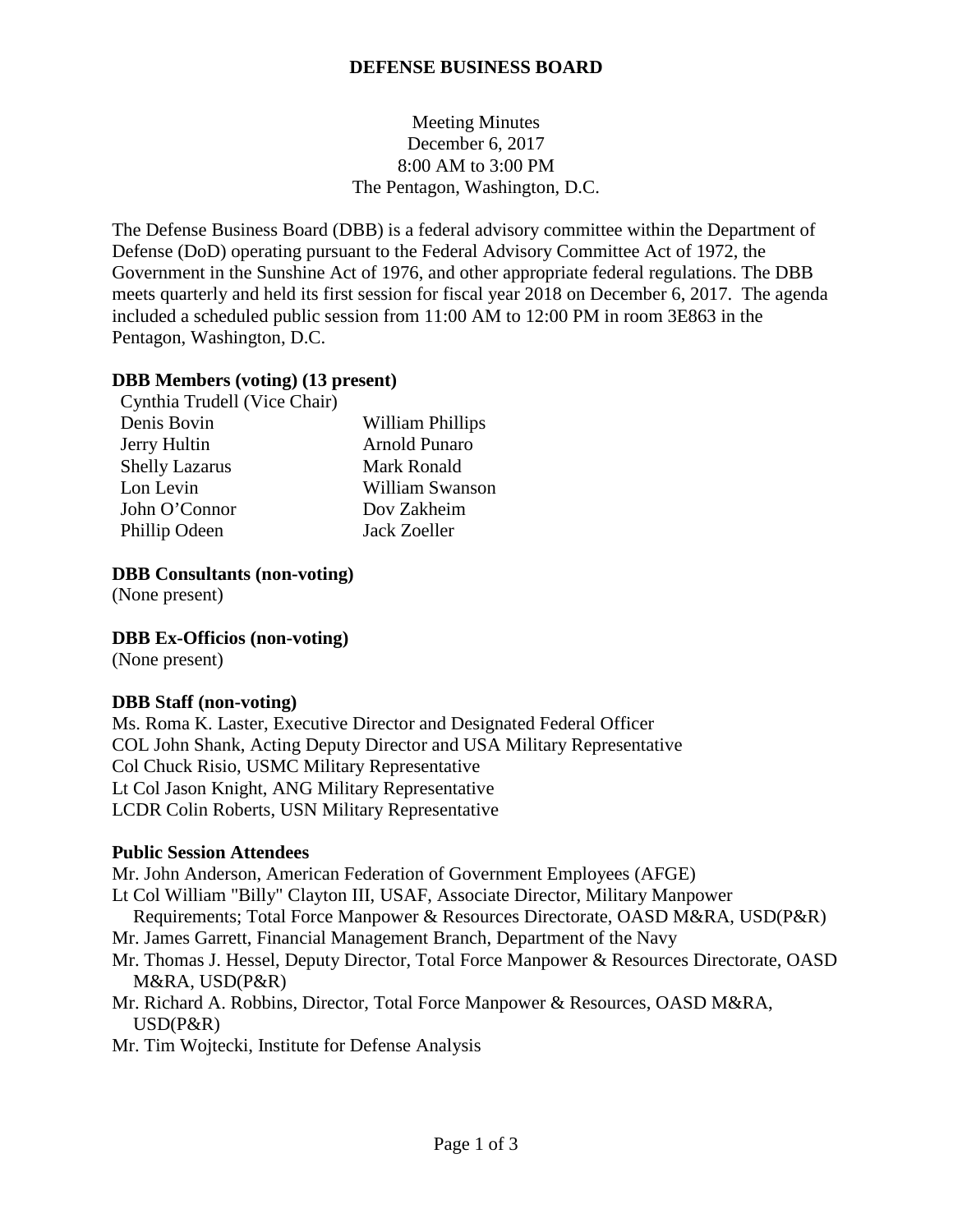## **DEFENSE BUSINESS BOARD**

## **PREPARATORY WORK SESSIONS**

The Board received an update from Mr. David Tillotson III, Assistant Deputy Chief Management Officer, ODCMO on reorganization efforts within the Department.

The Honorable John H. Gibson II, Deputy Chief Management Officer, provided an overview on the reform efforts within the Department.

Mr. Elbridge Colby, Deputy Assistant Secretary of Defense for Strategy and Force Development, USD (Policy) provided an overview of the national defense strategy.

The Board received informational briefings both before and after the public session from recently appointed Reform Leaders in the following areas:

Community Services Management Real Property Management Financial Management Supply Chain and Logistics Health Care Management Testing Information Technology and Business Systems

# **PUBLIC MEETING SESSION**

At 11:00 AM, Roma Laster opened the public session and welcomed the members of the public. Cynthia Trudell, DBB Vice-Chair, greeted and thanked everyone for attending. She then introduced the Honorable Dov Zakheim, Task Group Chair for *Fully Burdened and Life Cycle Costs of the Workforce*. Mr. Zakheim briefed the task group's findings on how the DoD assesses and uses fully burdened and lifecycle costs for DoD employees. The task group looked at two main areas. First, the task group tried to determine how the Department assesses fully burdened and lifecycle costs for military and civilian employees. Second, the task group looked at how the Department leverages labor cost data to drive labor decisions inside the Department. The task group's evaluation of all relevant data pertaining to labor costing and labor/force mix decision making concluded that the current methods and processes are an impediment to achieving the Department's goal of building a leaner and more lethal force.

The task group presented the following recommendations on how to improve the Department's labor costing process and organizational labor decisions to achieve labor efficiencies (i.e., optimize the workforce).

#### **Task Group Recommendations**

- 1. Appoint an Executive Agent (EA) with the appropriate level of authorities and budget control to oversee the fully burdened and lifecycle cost process for the entire Department.
- 2. Consolidate all labor costing policy, directives, and instructions into a single labor policy applicable to the entire Department.
- 3. Establish a standardized labor costing taxonomy and methodology to determine the fully burdened and lifecycle costs for employees.
- 4. Eliminate barriers that impede sound labor decisions.
- 5. Hold management at all levels accountable for: